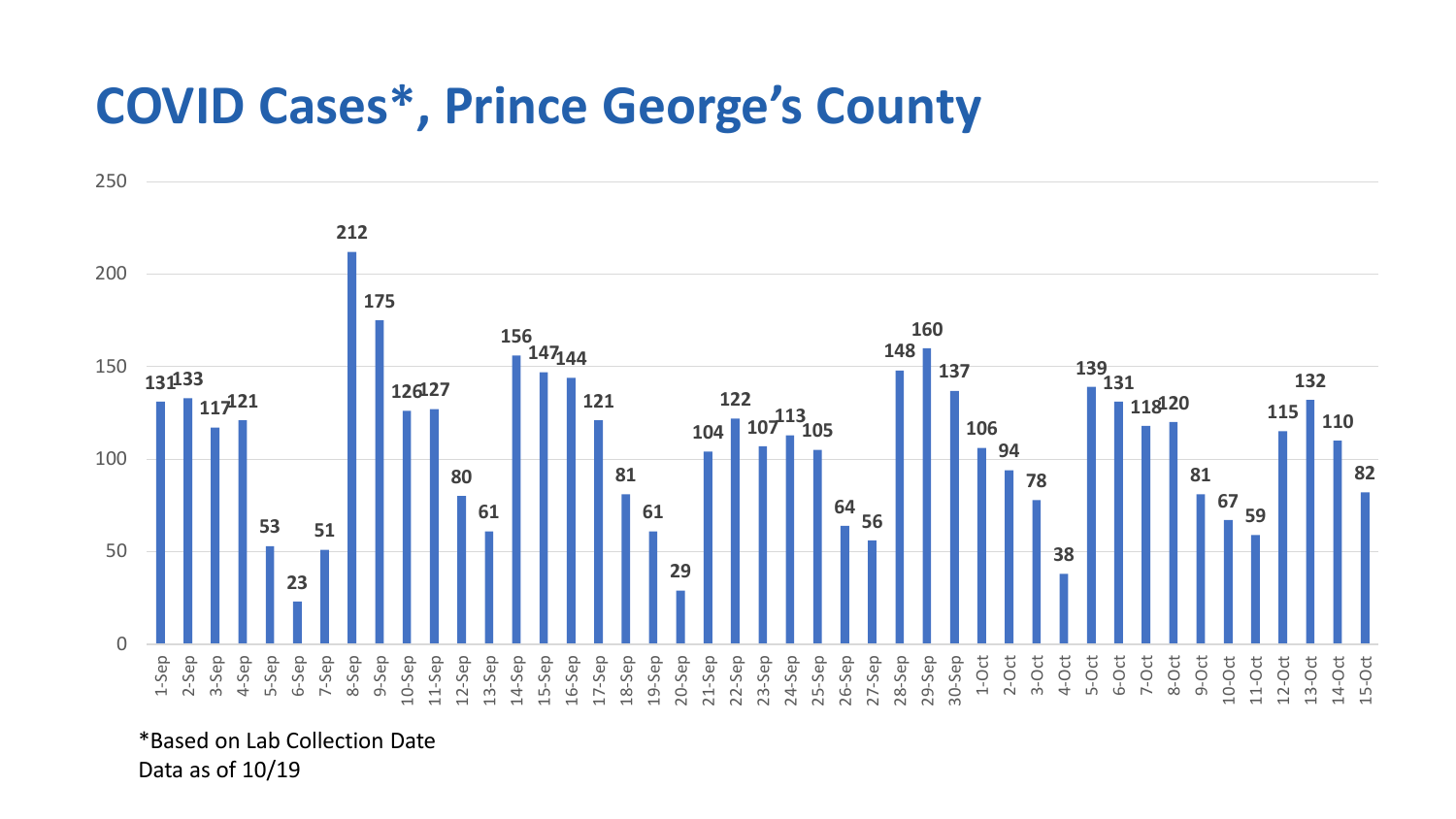## **COVID Average Daily Case Rate\* (last 14 days)**

**Prince George's County**

## **Average New Cases per 100,000 population**



\*Based on Lab Collection Date Data as of 10/19